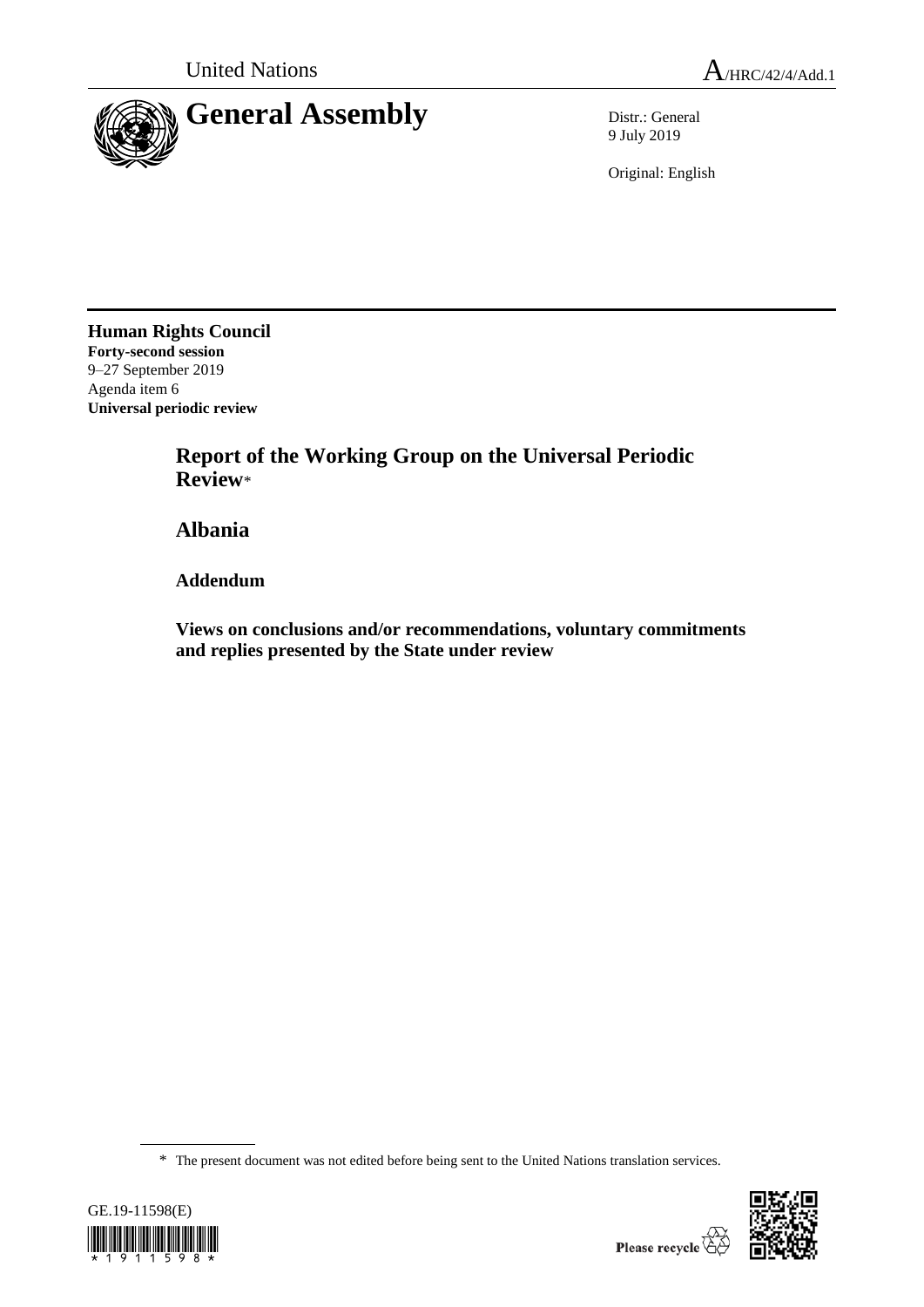## **Views of the Republic of Albania on the recommendations received during the interactive dialogue on the third UPR cycle held on 6 May 2019**

1. In this document, the Republic of Albania submits its views on the recommendations made during the review under the third cycle of the Universal Periodic Review, held at the 2nd meeting of the Working Group on the Universal Periodic Review, on 6 May 2019.

2. During the interactive dialogue, 66 delegations made statements and recommendations. Albania received 197 recommendations. Albania considers that most of the recommendations are being implemented, some have already been implemented and a number of them are yet to be implemented.

3. The recommendations that enjoy the support of the Republic of Albania are in total 186 out of 197 recommendations. Those recommendations have already been or are being implemented.

4. The recommendations that are noted are in total 11 recommendations out of 197 recommendations those recommendations are: 95.1; 95.22; 95.23; 95.24; 95.25; 95.26; 95.33; 95.34; 95.35; 95.36; 95.37.<sup>1</sup>

5. Recommendations that enjoy the support of Albania are as follows:

95.2; 95.3; 95.4; 95.5; 95.6; 95.7; 95.8; 95.9; 95.10; 95.11; 95.12; 95.13; 95.14; 95.15; 95.16; 95.17; 95.18; 95.19; 95.20; 95.21; 95.27; 95.28; 95.29; 95.30; 95.31; 95.32; 95.38; 95.39; 95.40; 95.41; 95.42; 95.43; 95.44; 95.45; 95.46; 95.47; 95.48; 95.49; 95.50; 95.51; 95.52; 95.53; 95.54; 96.55; 95.56; 95.57; 95.58; 95.59; 95.60; 95.61; 95.62; 95.63; 95.64; 95.65; 95.66; 95.67; 95.68; 95.69; 95.70; 95.71; 95.72; 95.73; 95.74; 95.75; 95.76; 95.77; 95.78; 95.79; 95.80; 95.81; 95.82; 95.83; 95.84; 95.85; 95.86; 95.87; 95.88; 95.89; 95.90; 95.91; 95.92; 95.93; 95.94; 95.95; 95.96; 95.97; 95.98; 95.99; 95.100; 95.101; 95.102; 95.103; 95.104; 95.105; 95.106; 95.107; 95.108; 95.109; 95.110; 95.111; 95.112; 95.113; 95.114; 95.115; 95.116; 95.117; 95.118; 95.119; 95.120; 95.121; 95.122; 95.123; 95.124; 95.125; 95.126; 95.127; 95.128; 95.129; 95.130; 95.131; 95.132; 95.133; 95.134; 95.135; 95.136; 95.137; 95.138; 95.139; 95.140; 95.141; 95.142; 95.143; 95.144; 95.145; 95.146; 95.147; 95.148; 95.149; 95.150; 95.151; 95.152; 95.153; 95.154; 95.155; 95.156; 95.157; 95.158; 95.159; 95.160; 95.161; 95.162; 95.163; 95.164; 95.165; 95.166; 95.167; 95.168; 95.169; 95.170; 95.171; 95.172; 95.173; 95.174; 95.175; 95.176; 96.177; 95.178; 95.179; 95.180; 95.181; 95.182; 95.183; 95.184; 95.185; 95.186; 95.187; 95.188; 95.189; 95.190; 95.191; 95.192; 95.193; 95.194; 95.195; 95.196; 95.197.

6. Albanian government wishes to provide the following information, on several recommendations which have already been or are being implemented:

- (a) Recommendations 95.32:
	- Albania has fully implemented in its national legal framework the UNSCR resolutions related to terrorism, violent extremism and its related phenomenon's as the FTF travel, being one of the first countries to criminalize the participation in foreign conflicts since 2014. Law no. 7895, dated 27.1.1995 "Criminal Code (CC)" amended by law no.98/2014 provides as criminal offences: "Participation in military action in a foreign country": "Organization to participate in military action in a foreign county"; "Promotion of participation in violent military actions in a foreign country" (Articles 265/a, 265/b, 265/c of the CC).
	- The above mentioned offences are a subject matter of the Serious Crimes Court and sentenced with prison. Nonetheless, a special focus shall continue be dedicated to soft measures related to the process of radicalization and FTF recruitment, which include increased efforts in rehabilitation and

 $<sup>1</sup>$  See the paragraph 7 as below.</sup>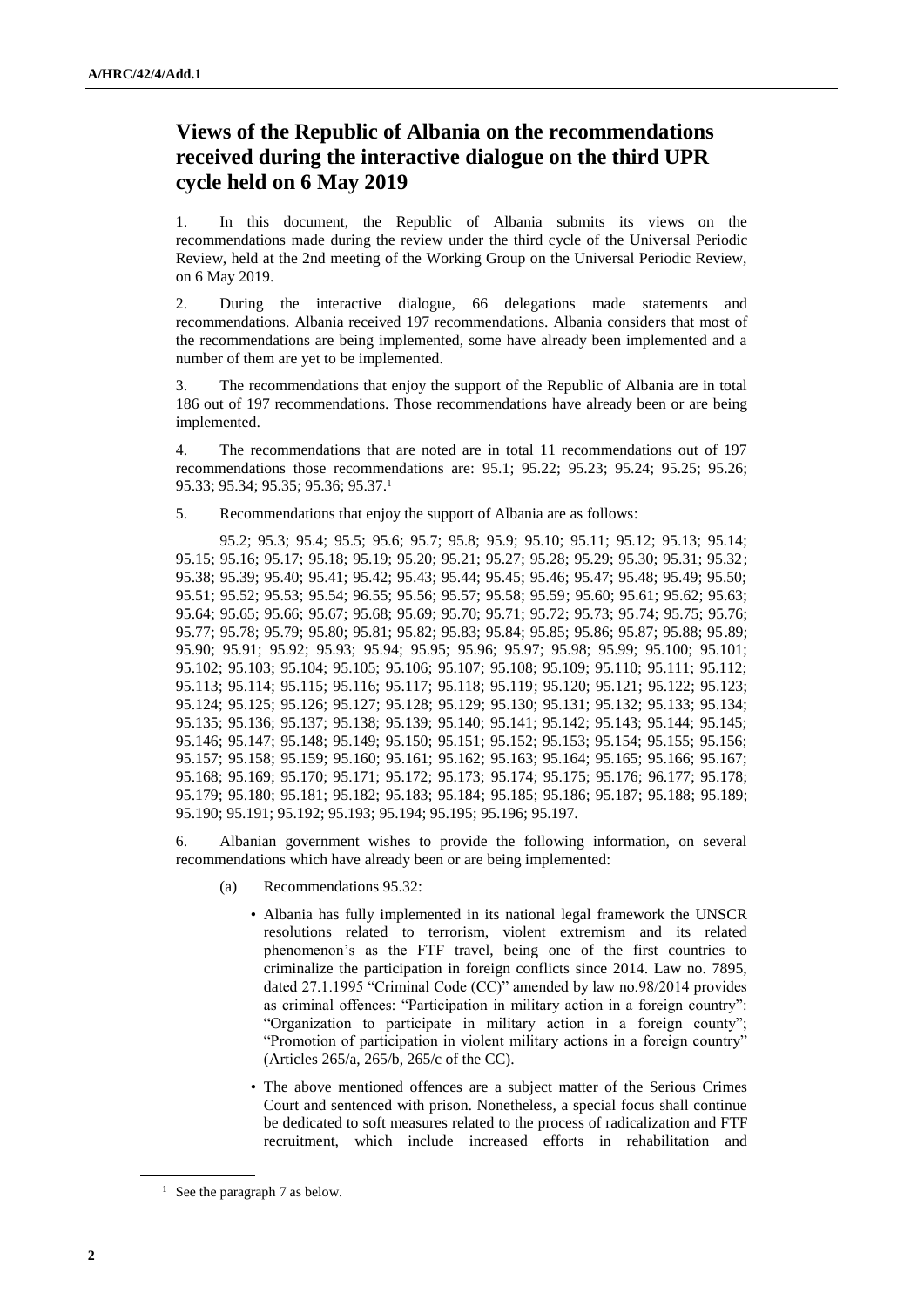reintegration policies, development and promotion of cultural and religious tolerance and engagement of civil society.

- Albania is committed to further enforce the legal measures in place to comply with counter-terrorism resolutions and increase the focus on the work to prevent recruitment of terrorist combatants in Albania, who travel abroad to join terrorist organizations fighting in other countries.
- (b) Recommendation 95.39:
	- In relation the improvement of living condition, we inform that the prison hospital in Tirana, was completely reconstructed with budget funds of the Albanian Government. The heating system has been installed, eventually solving this problem.
	- With regard the improvement of the living conditions at the Zaharia Special Center for Sick persons in Kruja, is under the implementation the reconstruction of two detention buildings in the Lezha Penitentiary Institution with budget funds of 97 million Albanian Lek. These facilities will serve as psychiatric-penitentiary institution. The health service in the new hospital premises for patients with mental problems will be administrated by the Ministry of Health and Social Protection. A cooperation agreement between the Ministry of Justice and the Ministry of Health and Social Protection will provide the specific responsibilities of these institutions, aiming at the protection of the rights of the detainees.
- (c) Recommendations 95.44, 95.45:
	- Since 2013, Albania upon law no.144/2013 has amended or added in the Criminal Code Penal three criminal offenses related to the retaliation or blood revenge such as Article 78/a "Murder due to blood feud", Article 83/a "Serious threat to retaliation or blood revenge" and Article 83/b "Incitement to blood feud", aiming the condemn of the perpetrators of these criminal offenses as well as the prevention and the incitement of the retaliation and blood revenge.
	- The Action Plan no. 2057, dated 19.12.2018 "On the prevention, detection, documentation and fight against the criminal activity committed for blood feud and vengeance" aims to advance the fight against the phenomenon of blood feud and revenge through close cooperation with local government and non-profit organizations, resolve conflict resolution, strengthen the cooperation with the prosecution office for the investigation of the related criminal offenses and prosecution of perpetrators, organize comprehensive measures to capture perpetrators, strengthen cooperation with education departments and schools.
- (d) Recommendation 95.48:
	- Albania upon law no.144/2013 has amended in the Criminal Code the criminal offenses related to incitement of hatred or disputes as well as the call for national hatred, such as, "Inciting hate or disputes on the grounds of race, ethnicity, religion or sexual orientation, as well as intentional preparation, dissemination or preservation for purposes of distributing writings with such content, by any means or forms, shall be punishable by imprisonment of from two to ten years". In this context the domestic legislation guarantees the protection of Roma and migrants with regard hate speech and hate crimes against these categories as well.
- (e) Recommendation 95.94:
	- A thorough reformation of public services related to the right to property titles, including their registration, restitution and compensation of property is implemented. The Albania Constitution and domestic legislation guarantee the right of property without discrimination based on ethnicity or other grounds, as well in relation with registration of property titles of the rightful landowners.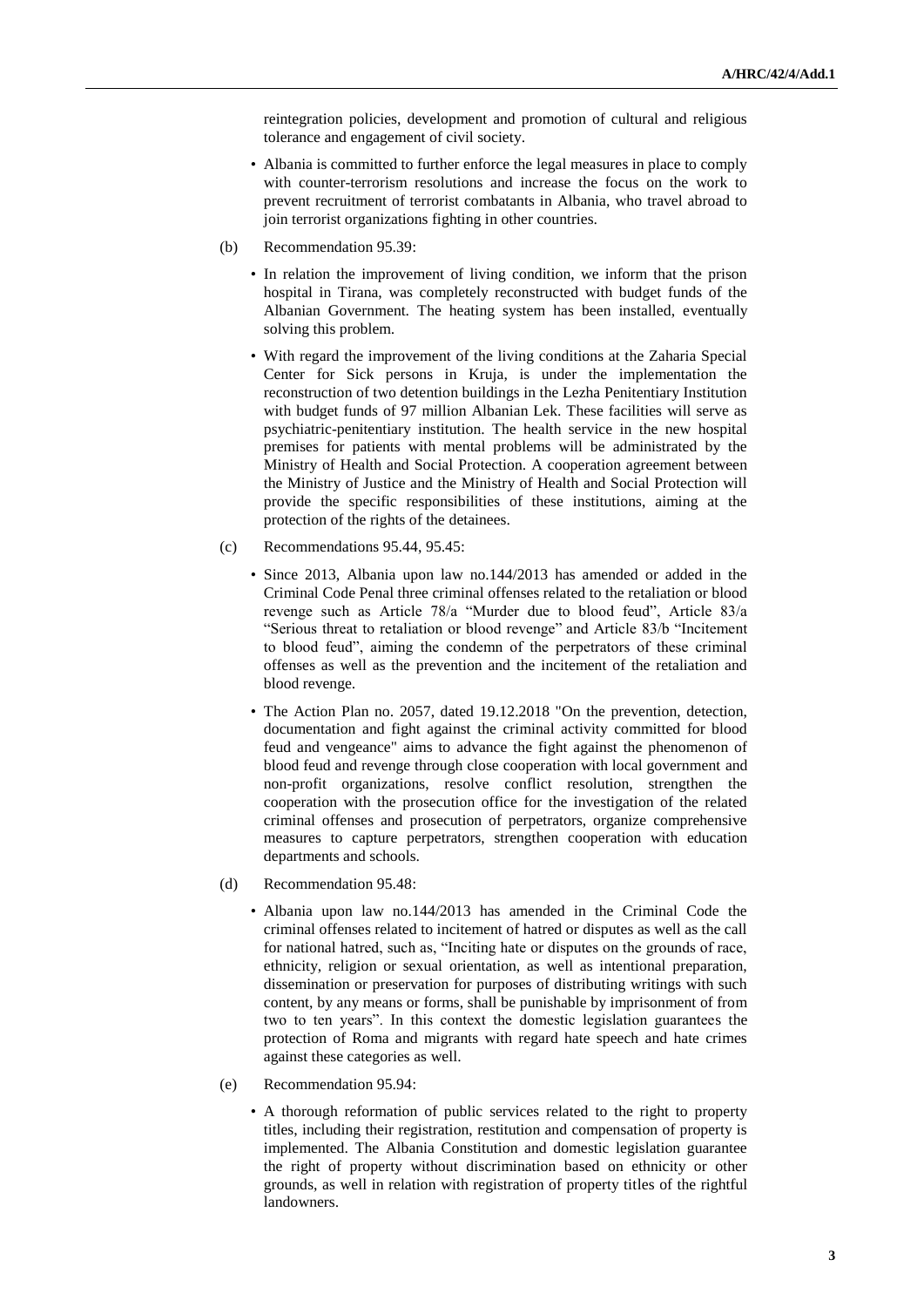- (f) Recommendation 95.119:
	- Persons belonging to national minorities, in self-government units where they live traditionally or in substantial numbers, are ensured opportunities to be taught in or to receive instructions in their minority language. Law on national minorities and the secondary legislation provides for the right to education in the minority language. The secondary legislation on the adoption of this law, namely the project Council of Ministers Decision on the criteria for determining the local self-governing unit, the substantial number and the adequate requests in order to the possibility to learn or to take lessons in the minority language, scheduled to be adopted soon, provides the criteria for the opening of national minority classes/schools. This project decision foresees the number of 15 pupils for the opening of a minority class, and other criteria where national minorities live traditionally or constitute over 20% of the general number of the population of this administrative unit.
- (g) Recommendations 95.174:
	- The Family Code of Albania (Article  $7 Age$  for marriage) provide the legal age of marriage, namely: "Marriage can be concluded between a man and a woman who are 18 years or older. The court in the location where the marriage is to be concluded may, for sufficient reasons, allow marriage prior to this age".
- (h) Recommendations 95.184:
	- The law on national minorities was adopted recently in October 2017. The law on national minorities provides the right to declare his or her pertaining to a national minority, based on the right of self-identification. It is equally clear that under applicable European standards as embodied in Article 3 of the FCNM it is important to clearly define the objective criteria and documentation of Civil Registry during different period of time and their relevance, based on the law on national minorities.
	- Persons belonging to national minorities, based on the right of selfidentification, can declare his/her belonging to a national minority during the general census of the population in the Republic of Albania.
	- In relation with self- identification the law on national minorities provide that: 1. In order to guarantee the rights of national minorities, the public institutions at central and local level shall collect data regarding the identification of persons belonging to national minorities, based on the right to self-identification of such persons and the documentation of the Civil Registry, pursuant to provisions of this Law and law on the protection of personal data. The draft decision on the criteria, the documentation and the relevant procedures for data collection, is scheduled to be adopted soon by decision of the Council of Ministers, following a consultation process.
- (i) Recommendations 95.186:
	- The next Population and Housing Census foresee to be conduct in 2020, will be based on a new specific law. Regarding the question on ethnicity, the draft law on the Population and Housing Census is in conformity with the principle of the self –identification and the right to a person belonging to a national minority to freely choose to be treated or not to be treated as such, in accordance with the law on national minorities, as well international standards.
	- The draft law on census provides: 1. The census questionnaire is the instrument drafted by INSTAT and reflected in the annual plan, according to Article 9 of Law No.17 / 2018, "On official statistics", which contains mandatory questions and requests for the collection of the information necessary for the production of population and housing official statistics. The census questionnaire may contain questions about the ethnic group, religion and languages whose responses are based on the free and non-mandatory